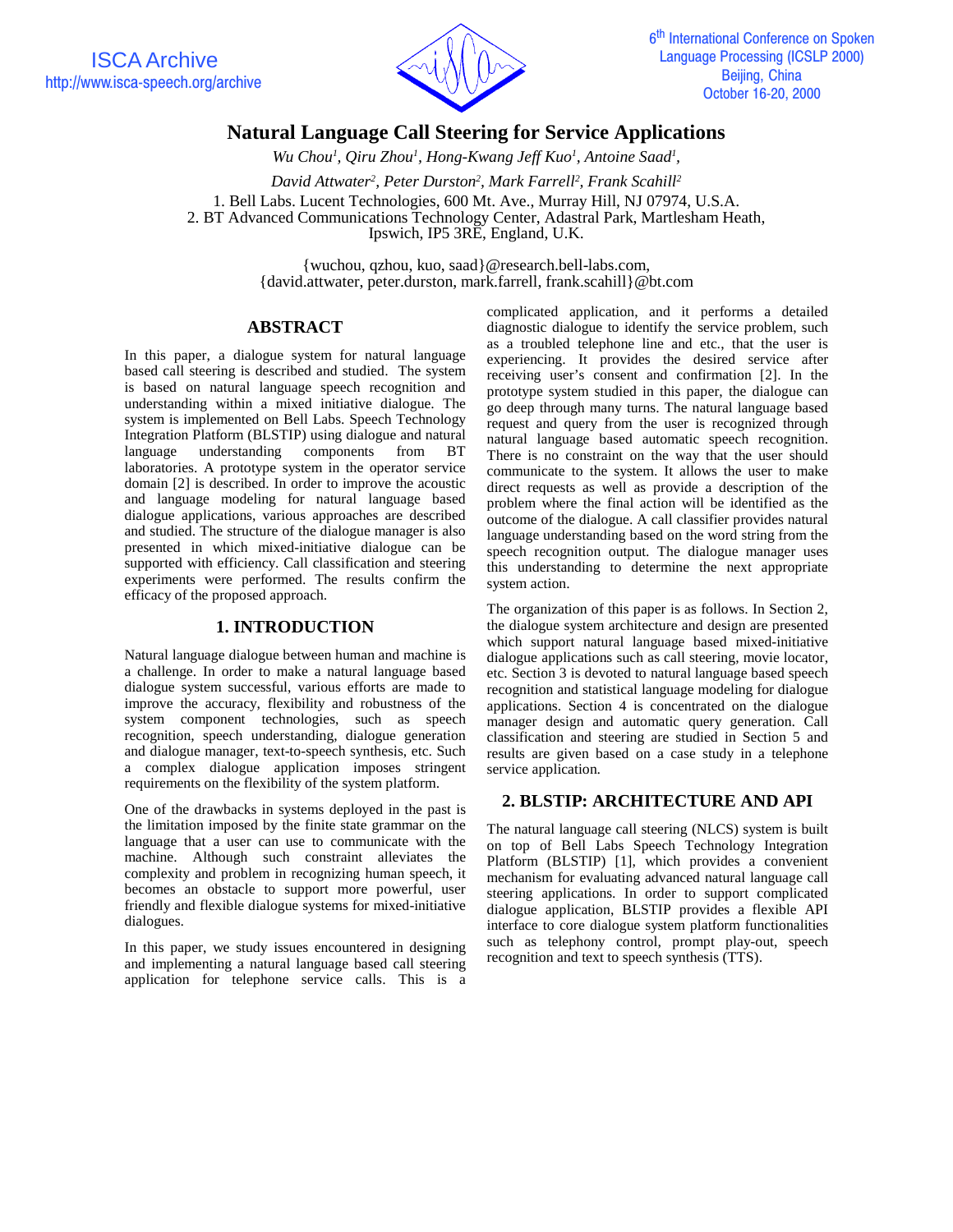

Figure 1. NLCS Trial System Architecture

In order to reduce application start up delay, we modified BLSTIP generic application architecture. Instead of requiring a user's call in to invoke the whole application dialogue, we run call classifier (CC), dialogue engine (DE) as active components under the NLCS dialogue manager (DM). A small, application session agent (client) is written using BLSTIP API to answer incoming calls from users, and initiate the application service logic by sending the initiation message to application dialogue manager (DM), then waiting for further instructions from the DM (forming an event loop). The DM takes control from this point on, until the session is finished, or the user hangs up. The DM maintains the service logic (the application session state machine) and provides speech/telephony interface service by sending service requests to its session agent. The agent calls BLSTIP API functions to execute the request and send received messages/events back to the DM. The NLCS application platform is shown in Figure 2.

# **3. ACOUSTIC MODELING AND LANGUAGE MODELING**

Natural language based automatic speech recognition was applied in the dialogue system for service calls steering application. The reason to adopt a natural language based approach is that there is no control over the way that a user might use to describe the symptom of the problem and the system will be dynamically driven by both



initiatives from user and machine as the dialogue proceeds.

The acoustic modeling for natural language based speech recognition was based on decision tree based state tying. A decision tree was built based on the data samples in the training data. It was obtained by a two-level robust clustering process, in which generalized context clusters were formed by relaxing the context constraints on those rarely seen contexts before performing the second level decision tree clustering [3]. The acoustic model is context dependent including within and crossword context dependent units. The crossword context dependent model units were obtained using a generalized tagging scheme to avoid the depletion of the available training data [3]. It is typical in new applications that there is only a very limited amount of in-domain training data and no available seed model to start with. In order to achieve fast deployment from one language to another, the UK English speech recognition system in the call steering task was developed from a North American English system without using any UK English specific seed model. This is made possible by an approach of pronunciation mapping and acoustic model adaptation. The system uses the same phone set as in American English, but is acoustically adapted to UK English.

Due to limited in-domain acoustic training data, data from other applications were used to increase triphone coverage. In our application, the portion of in-domain data in the model training set is less then 10% and more than 90% data are out-of-domain data. This disparity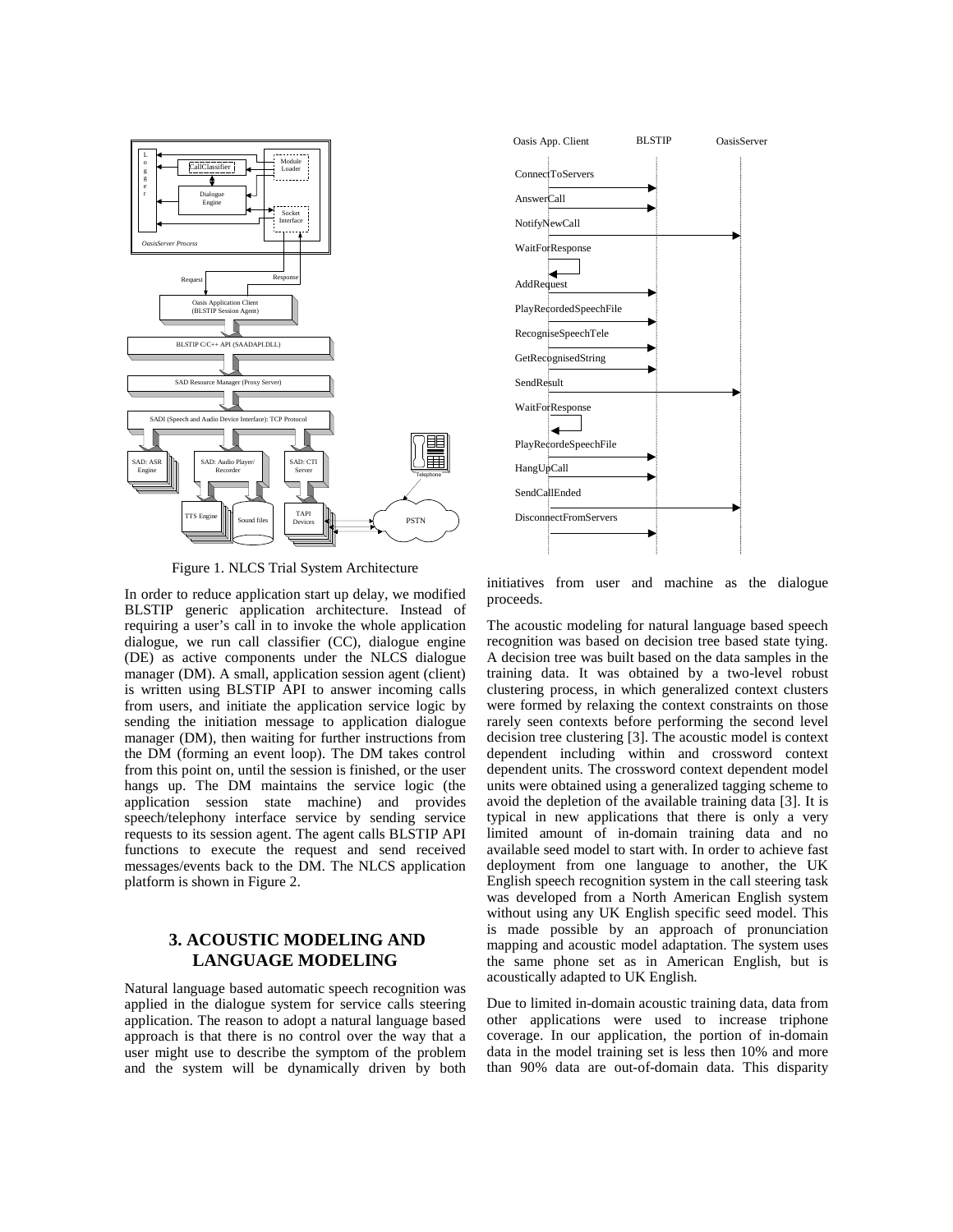introduces a new problem in acoustic modeling. Although out-of-domain data helps to improve the coverage of the acoustic model, it leads to an overgrown decision tree in which most tree nodes are based on out-of-domain data and cannot be reliably generalized to in-domain application. Therefore, control the structure and size of the acoustic model became a critical issue. The approach we adopted was based on the penalized Bayesian Information criterion [3]. It was applied in our application, and the model size was reduced by 50% without the loss of recognition accuracy. In order to adapt the model further into in-domain application, a new approach in model adaptation, extended maximum a posterior linear regression (EMAPLR) [6] was applied using the in-domain data. The limited in-domain data was applied twice in model building, one in decision tree state tying based model building and one in in-domain data adaptation. The performance improvements from the additional adaptation using the in-domain data ranges from 10-12% comparing to the approach of only using indomain data for decision tree based model building in which in-domain data is mixed with out-of-domain data.

A trigram language model was trained for call steering application. Of the 9K transcriptions and recordings from the human-human dialogues, 8K was used for training and 1K used for language model testing. The training set contains about 180K words and the test set is about 25K words. The training corpus has a vocabulary size of about 4.5K words, but we restrict the language mode vocabulary to those words, which appear at least twice in the training corpus. This restriction brings the vocabulary size down to about 2.5K.

The language model was augmented by adding phrases to the original lexicon. Salient phrases, which are used by the classifier for routing the calls, are added to the lexicon for the language model building. A total of 38 phrases were added that include greeting words like "hello-there", descriptions of the desired service like "wake-up-call," times like "one-o'clock," and special telephone numbers of specific services like "1-5-4".

In addition to these phrases, which are manually selected, other phrases are automatically selected from the training data based on the maximum likelihood criterion [4]. In this study, phrases are added iteratively if they improve the unigram likelihood of the language model with respect to the training corpus. Adding phrases can improve recognition results by capturing a longer context length for the language model. Examples of phrases added by this algorithm include "could-you," "I-need-to," and "constantly-engaged".

The perplexity results, as a function of the number of phrases added to the language model, are with respect to the held-out test set. The baseline trigram perplexity was 43.2 and bigram perplexity was 54.4. Adding about 200 phrases reduced the normalized trigram perplexity by 2% and reduced the bigram perplexity by 20%. A relative improvement of 3% in recognition accuracy was observed with phrase based language model. This language model has 2.4K unigram, 39K bigram and 92k trigram.

In addition to the language model that is used to handle the caller's first utterance, a second language model is also used that handles confirmations like "yes" and "no, I don't want a wake-up call, I want…," However, in live trials, we found that the user behavior was different from what we expected in the way that how they made their service confirmation. More studies are required to determine what the user may say as follow up.

#### **4. NLCS DIALOGUE MANAGER DESIGN**

The prototype system uses a state-based dialogue engine to decide on the most appropriate response to the caller's input. The dialogue engine contains a model for what the caller has asked for (or what the system believes they have asked for) on a blackboard. All inter-state transitions are conditional on the blackboard content, so as the call progresses a sequence of states is mapped out. The engine supports mixed-initiative dialogue-allowing the user efficiently change topic in case of an error. If the dialogue engine detects a problem in the interaction (normally signified by lack of progress through the states), the system exits to a human agent.

Although TTS is available on the platform, the prototype system uses high-quality recordings for audio output. The selection of the correct recording wording depends on the blackboard contents. In particular, exact wordings used by the caller are echoed in the system response, giving a more natural interaction.

### **5. CALL CLASSIFICATION AND STEERING**

The Call Classifier (CC) component of the natural language dialogue system was designed to meet a set of criteria that would enable it to be portable and generic. These were:

It should employ a data-driven approach, as opposed to being handcrafted for a specific task.

It should be robust enough to cope with errors introduced by the NL speech recognition.

It should return a ranked list, by probability, of possible classification outcomes.

This section will discuss how these criteria influenced the design of the system. In addition, where appropriate, objective figures will be used to illustrate how well (or not) these were achieved.

During classifier training the same orthographic transcriptions used to train the n-gram language model, supplemented by data relating each transcription to one of 16 call-classes and one of 4 call-types, are used to identify salient phrases and keywords relating to the call-classes